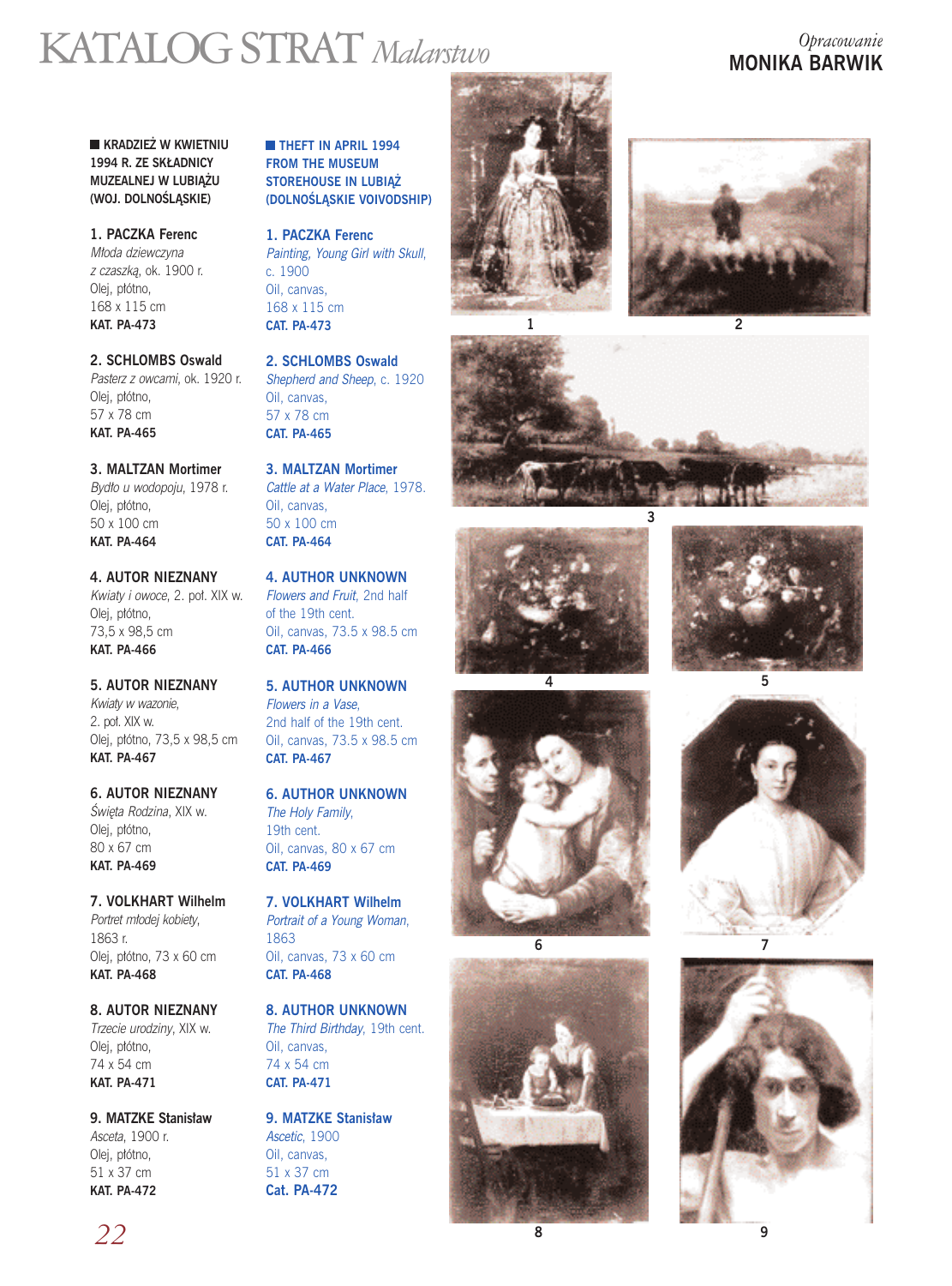# CATALOGUE OF LOSSES *Painting*











**15**







#### **KRADZIEŻ W SIERPNIU 2007 R. Z MIESZKANIA W WARSZAWIE**

**10. HYLLING** Pejzaż, XIX/XX w. Olej, płótno, 15 x 25 cm **KAT. PA-2926**

**11. AUTOR NIEZNANY (Niemcy)** Travemünde (brzeg morski koło Lubeki), ok. 1924 r.

Olej, płótno, ok. 35 x 50 cm **KAT. PA-2927**

**12. KOSSAK Wojciech** Kalifornia Monte Ray Olej, p∏ótno, ok. 45 x 45 cm **KAT. PA-2929**

**13. WEISS Wojciech** Pejza˝ Olej, płótno, ok. 25 x 35 cm **KAT. PA-2931**

**14. HOFMAN Wlastimil** Kapliczka przydrożna z aniołami Akwarela, tektura, ok. 45 x 35 cm **KAT, PA-2934**

**15. STYKA JAN** Portret dziewczyny Olej, płótno, ok. 45 x 35 cm **KAT. PA-2933**

**KRADZIEŻ KWIECIEŃ – MAJ 2008 R. Z MIESZKANIA W LUBLINIE**

**16. KOSSAK Juliusz** Wesele krakowskie, XIX w. Akwarela, papier, 37 x 55,5 cm **KAT. PA-3009**

**KRADZIEŻ KWIECIEŃ – MAJ 2008 R. Z MIESZKANIA W KRAKOWIE**

**17. HOFMAN Wlastimil** Pasieka Olej, deska, 55 x 45 cm **KAT. PA-3014**

**KRADZIE˚ W CZERWCU 1993 R. Z KOŚCIOŁA W SZYMBARKU** (WOJ. MAŁOPOLSKIE)

**18. AUTOR NIEZNANY** Matka Boska z Dzieciątkiem

(Matka Boska Łaskawa), XVII/XVIII w. Deska, ok. 110 x 55 cm **KAT. PA-382**

#### **THEFT IN AUGUST 2007 FROM A FLAT IN WARSAW**

**10. HYLLING** Landscape, 19th/20th cent. Oil, canvas, 15 x 25 cm **CAT. PA-2926**

**11. AUTHOR UNKNOWN (Germany)** Travemünde (sea shore near LAbeck),c. 1924. Oil, canvas, c.35 x 50 cm **CAT. PA-2927**

**12. KOSSAK Wojciech** California, Monte Ray Oil, canvas, c. 45 x 45 cm **CAT. PA-2929**

**13. WEISS Wojciech** Landscape Oil, canvas, c. 25 x 35 cm **CAT. PA2931**

**14. HOFMAN Wlastimil** Roadside Chapel with Angels, Watercolour, cardboard, c. 45 x 35 cm. **CAT. PA-2934**

**15. STYKA Jan** Portrait of a Girl Oil, canvas, c. 45 x 35 cm **CAT. PA-2933**

**THEFT IN APRIL/MAY 2008 FROM A FLAT IN LUBLIN**

**16. KOSSAK Juliusz** Krakow Wedding, 19th cent. Watercolour, paper, 37 x 55.5 cm **CAT. PA-3009**

**THEFT IN APRIL/MAY 2008 FROM A FLAT IN CRACOW**

**17. HOFMAN Wlastimil Anian** Oil , Board, 55 x 45 cm **CAT. PA-3014**

**THEFT IN JUNE 1993 FROM THE CHURCH IN SZYMBARK (MA¸OPOLSKIE VOIVODSHIP)**

#### **18. AUTOR NIEZNANY**

AUTHOR UNKNOWN Madonna and Child (Mater Misericordiae), 17th/18th cent. Board, c. 110 x 55 cm **CAT. PA-382**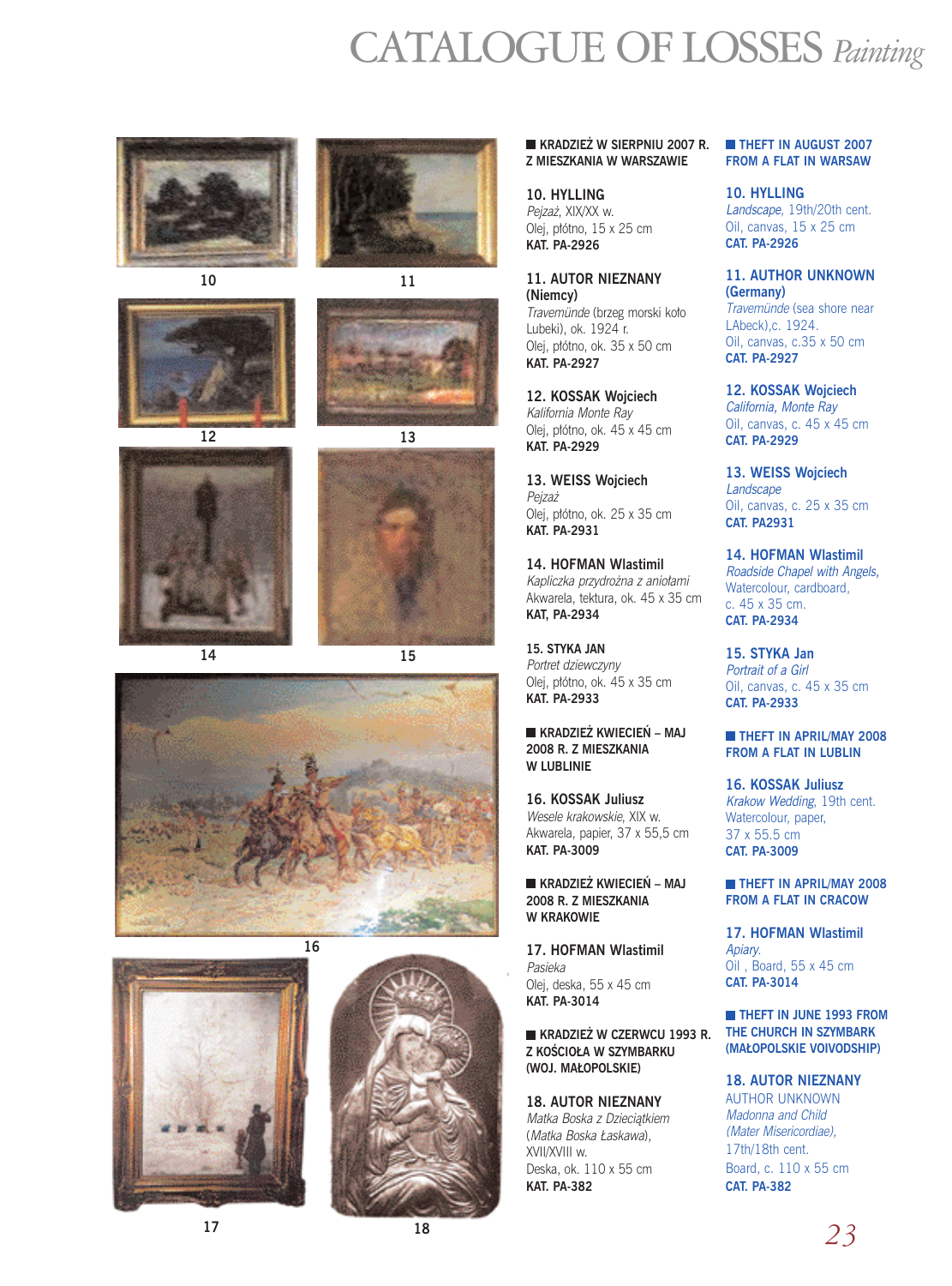# KATALOG STRAT*Rzeêba*

**KRADZIE˚ PRZED 2000 R. Z KOŚCIOŁA W POPESZYCACH (WOJ. LUBUSKIE)**

### **19. AUTOR NIEZNANY**

Âw. Jan Chrzciciel z barankiem na reku, ok. 1510 r. Drewno, polichromia, złocenia, wys. ok. 75 cm (?) **KAT. PC-1480**

## **20. AUTOR NIEZNANY**

Św. Katarzyna, ok.1510 r. Drewno, polichromia, złocenia, wys. ok. 75 cm (?) **KAT. PC-1481**

## **21. AUTOR NIEZNANY**

Najświętsza Maria Panna na tronie, ok. 1510 r. Drewno,polichromia, złocenia, wys. ok. 52 cm (?) **KAT. PC-1482**

**KRADZIE˚ PRZED 2002 R. Z CMENTARZA W BYTOMIU ODRZA¡SKIM (WOJ. LUBUSKIE)**

### **22. AUTOR NIEZNANY**

Popiersie Jana T. Deutschlandera, ok. 1719 r. Marmur, wys. ok. 44 cm (?) **KAT. PC-1475**

## **23. AUTOR NIEZNANY**

Popiersie Mateusza Francke, ok. 1726 r. Marmur, wys. ok. 30 cm (?) **KAT. PC-1477**

## **24. AUTOR NIEZNANY**

Rycerz (alegoria męstwa?), ok. 1719 r. Piaskowiec (lub marmur ?), wys. ok. 77 cm (?). Rzeêba uszkodzona (m.in. brak głowy, ubytki tarczy) **KAT. PC-1476**

#### **25. AUTOR NIEZNANY**

Popiersie Eliasza Ebeliusa, ok. 1719 r. Piaskowiec (?), wys. ok. 48 cm (?) **KAT. PC-1479**

## **26. AUTOR NIEZNANY**

Putto z epitafium M. Francke, ok. 1726 r. Marmur (?), wys. ok. 40 cm **KAT. PC-1478**

**THEFT BEFORE 2000 FROM THE CHURCH IN POPESZYCE (LUBUSKIE VOIVODSHIP)**

### **19. AUTHOR UNKNOWN**

St. John the Baptist with a Lamb in His Arms, c. 1510 Wood, polychrome, gilding, height c. 75 cm (?) **CAT. PC-1480**

# **20. AUTHOR UNKNOWN**

St. Catherine, c.1510 Wood, polychrome, gilding, height c. 75 cm (?) **CAT. PC-1481**

### **21. AUTHOR UNKNOWN**

Madonna on the Throne c. 1510 Wood, polychrome, gilding, height c. 52 cm (?) **CAT. PC-1482**

#### **THEFT BEFORE 2002 FROM THE CEMETERY IN BYTOM ODRZAŃSKI (LUBUSKIE VOIVODSHIP)**

# **22. AUTHOR UNKNOWN**

Bust of Jan T. Deutschlander c. 1719 Marble, height c. 44 cm(?) **CAT. PC-1475**

#### **23. AUTHOR UNKNOWN** Bust of Mateusz Francke c. 1726 Marble, height c.30 cm (?) **CAT. PC-1477**

## **24. AUTHOR UNKNOWN**

Knight (allegory of bravery?) c. 1719 Sandstone (or marble?), height c.77 cm (?). Sculpture damaged (e.g. head missing, losses in the shield) **CAT. PC-1476**

## **25. AUTHOR UNKNOWN** Bust of Elijah Ebelius, c. 1719

Sandstone (?), height c. 48 cm (?) **CAT. PC-1479**

#### **26. AUTHOR UNKNOWN** Putto with M. Francke's epitaph, c. 1726. Marble (?), height c. 40 cm **CAT. PC-1478**







**19**



**22**



**23**



**20 21**





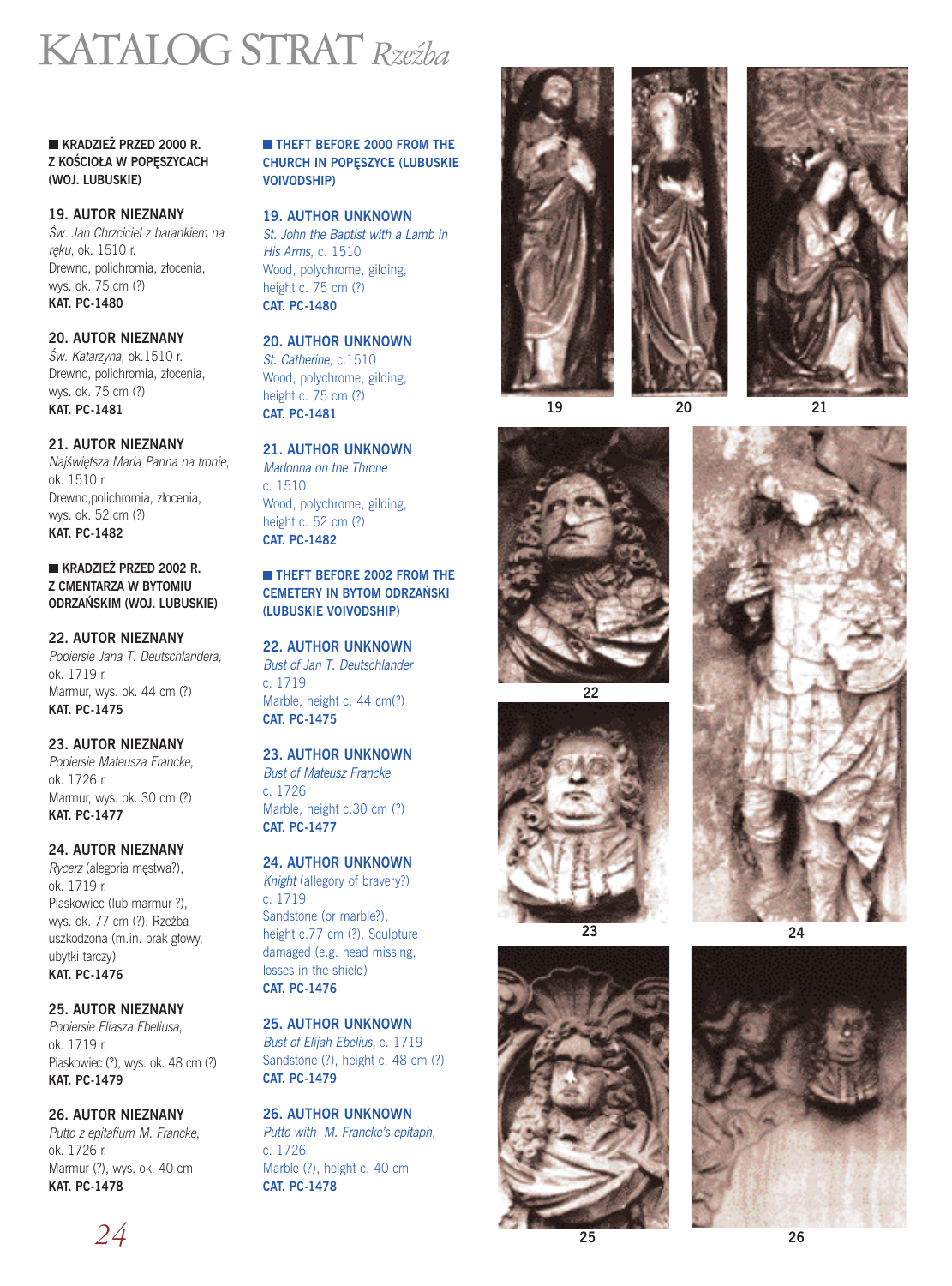# CATALOGUE OF LOSSES *Sculpture*





**28**









**31a 31b 32**

**KRADZIE˚ W GRUDNIU 2002 R. Z KOŚCIOŁA W SOKOŁOWCU (WOJ. DOLNOÂLÑSKIE)**

### **27. AUTOR NIEZNANY**

Putto (2 szt.). pocz. XVIII w. Drewno, złocenie **KAT. PC-1129**

#### **28. AUTOR NIEZNANY**

Dwa putta z gzymsu ołtarza, 1. pot. XVIII w. Drewno, polichromia, złocenia **KAT. PC-1131**

## **29. AUTOR NIEZNANY**

Trzy uskrzydlone główki anio∏ków ze szczytu o∏tarza i podłuczy, 2. pot. XIX w. Drewno, polichromia, złocenia **KAT. PC-1132**

## **30. AUTOR NIEZNANY**

Putto i kartusz z napisem St. Franziskus Salesius, 1. pot. XVIII w. Drewno, polichromia, złocenia **KAT. PC-1133**

# **31a, b. AUTOR NIEZNANY**

Dwa putta z gzymsu ołtarza i uskrzydlona g∏ówka z klucza ramy obrazu, 1. pot. XVIII w. Drewno, polichromia, złocenia **KAT. PC-1130**

**KRADZIE˚ W MAJU 2008 R. Z KAPLICZKI W NOWYCH BUDKOWICACH (WOJ. OPOLSKIE)**

# **32. AUTOR NIEZNANY**

Âw. Dorota, pocz. XVI w. Drewno, polichromia, wys. ok. 52 cm **KAT. PC-147**

**THEFT IN DECEMBER 2002 FROM THE CHURCH IN SOKOŁOWIEC (DOLNOÂLÑSKIE VOIVODSHIP)**

## **27. AUTHOR UNKNOWN**

Putto (2 items) early 18th cent.. Wood, gilding. **CAT. PC-1129**

## **28. AUTHOR UNKNOWN**

Two putti from the cornice of the altar 1st half of the 18th cent. Wood, polychrome, gilding. **CAT. PC-1131**

## **29. AUTHOR UNKNOWN**

Three winged heads of angels from the top of the altar and underarches 2nd half of the 19th cent. Wood, polychrome, gilding. **CAT. PC-1132**

#### **30. AUTHOR UNKNOWN**

Putto and cartouche with the inscription St. Franziskus Salesius, 1st half of the 18th cent. Wood, polychrome, gilding. **CAT. PC-1133**

## **31a, b. AUTHOR UNKNOWN**

Two putti from the cornice of the altar and the winged head from the altar, 1st half of the 18th cent. Wood, polychrome, gilding. **CAT. PC-1130**

## **THEFT IN MAY 2008 FROM A CHAPEL IN NOWE BUDKOWICE (PPOLSKIE VOIVODSHIP)**

**32. AUTHOR UNKNOWN** St. Dorothy, early 16th cent. Wood, polychrome, height c. 52 cm **CAT. PC-1472**